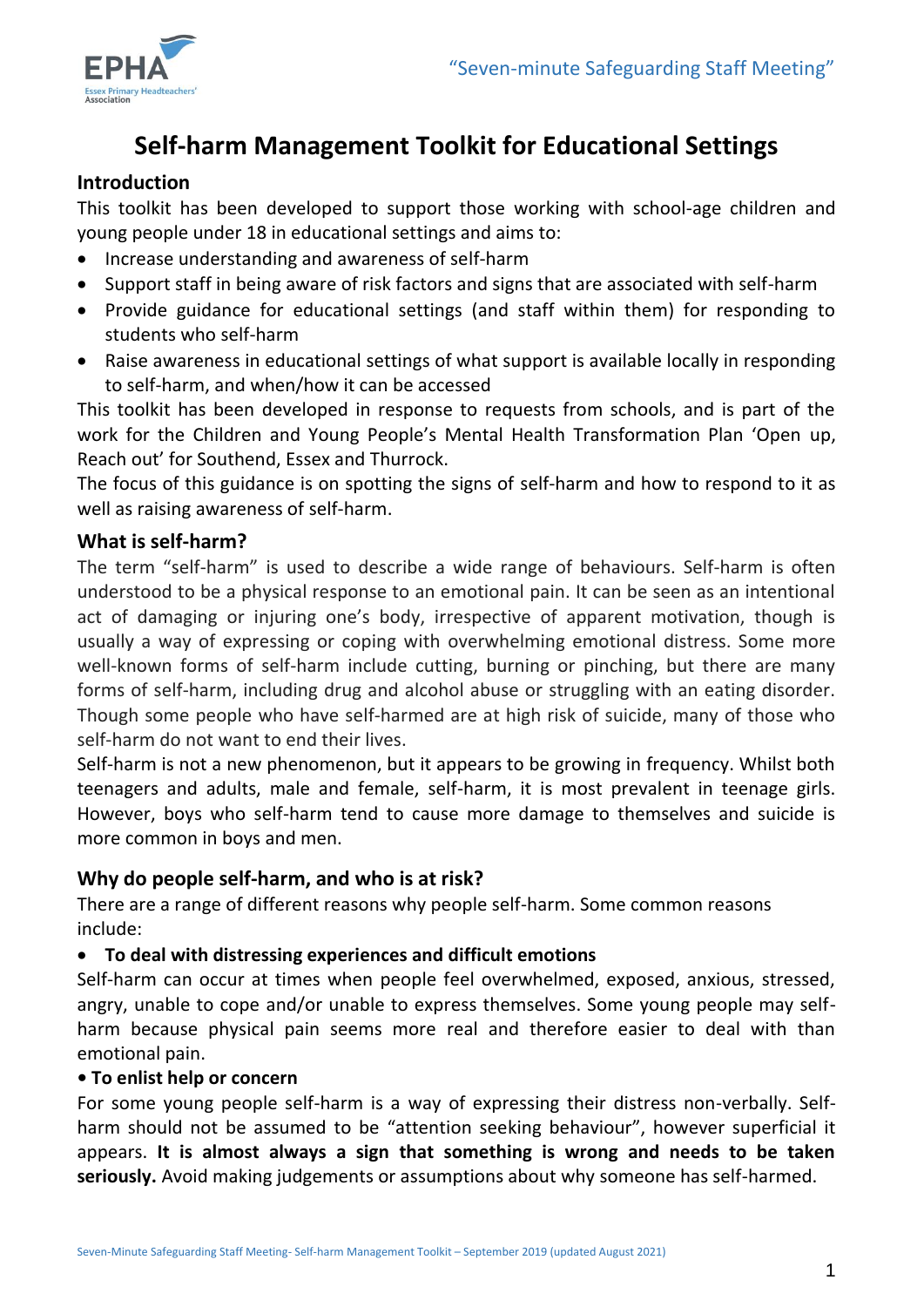

#### **To keep people away**

Some young people self-harm with the intention of making themselves unattractive to others or to prevent others from getting close.

## **Who is at risk?**

The toolkit outlines a range of risk factors which may mean young people are more at risk of self- harm, particularly if they have a number of risk factors. These include:

- Individual characteristics, such as low self-esteem, poor coping, communication or problem-solving skills, stress or worries about school work or peers;
- Family factors, such as conflict, parental separation and divorce, socio-economic pressures;
- Peer group, such as arguments with friends, bullying, relationship break-ups, other friends who self-harm
- Wider culture and community pressures, such as problems relating to race, culture, religion, sexual identity.

### **Spotting the risks of self-harm**

Self-harm may begin in response to a range of issues including:

- Family relationship difficulties (the most common trigger for younger adolescents)
- Difficulties with peer relationships e.g. break-up of relationship (the most common trigger for older adolescents)
- Bullying
- Significant trauma e.g. bereavement, abuse (sexual, emotional, physical abuse or neglect)
- Self-harm behaviour in other young people (contagion effect)
- Self-harm portrayed or reported in the media
- Difficult times of the year e.g. anniversaries
- Trouble in school or with the police
- Feeling under pressure from families, school or peers to conform/achieve
- Exam pressure
- Times of change e.g. parental separation/divorce/change in parental care/carers

### **Things to look out for:**

It may be hard to know if someone is self-harming as there may not be any warning signs. However some changes in behaviour that could occur include:

- Regular marks that are noted in a variety of parts of the body
- Changes in eating/sleeping habits
- Increased isolation from friends/family
- Changes in activity and mood e.g. more aggressive or less engaged than usual
- Lowering of academic grades
- Talking about self-harming or suicide
- Drug or alcohol abuse
- Expressing feelings of failure, uselessness or loss of hope
- Risk taking behaviour (substance misuse, unprotected sexual acts)

The relevance of individual signs and risk factors may vary according to the age of the child or young person.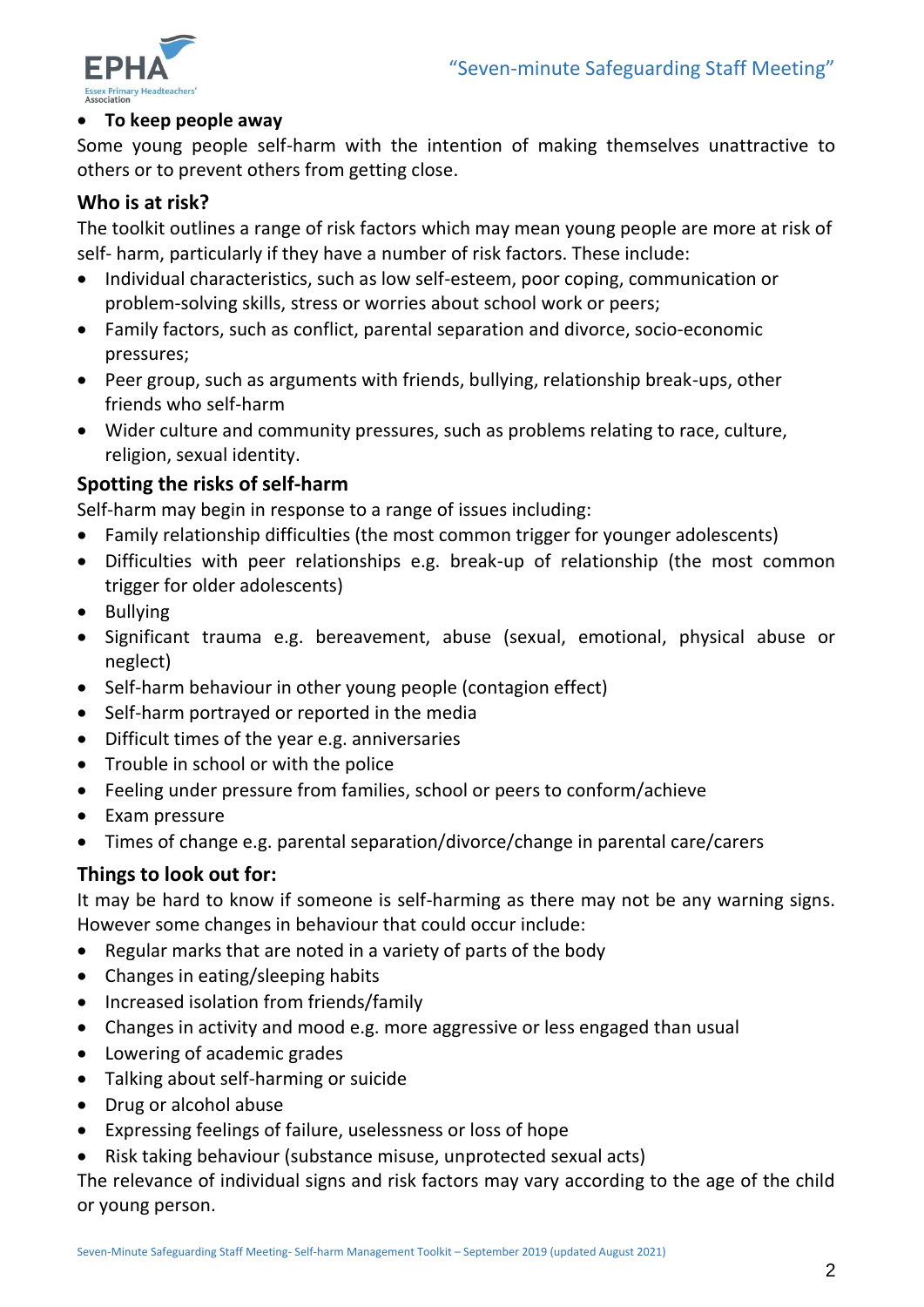

# **Responding to an incident**

If you discover or are informed about suspected or actual self-harm:

- Deal with medical requirements If urgent medical attention is required, call 999
- Talk to child/ young person and **inform designated safeguarding lead**
- Seek advice or referral from Emotional Wellbeing and Mental Health service (if required) Advice and referrals can be discussed with the EWMHS single point of access on 0300 300 1600 (during working hours 9am - 5pm)

The out of hours and weekend Crisis Support Service can be contacted on 0300 555 1201

Continue conversation, log incident and agree next steps

#### **Conversation prompts and dos and don'ts**

Every child or young person is an individual and their experience of self-harm is going to be unique. Talking about self-harm is not easy, however the prompts set out in the toolkit give some suggested phrases for guiding the conversation, and some do's and don'ts when talking to a child or young person. The language, wording, choice of questions asked and general approach to the conversation will need to be adjusted according to a child's age and understanding. For example, an older pupil may prefer a more direct or upfront approach. The level of detail asked may need to be adjusted according to the individual situation and this may take place across several conversations.

Replacing self-harm with safer coping strategies can be a helpful way of responding to difficult feelings. The coping strategies that are appropriate for each child or young person are likely to vary by age and personal preference, and talking to the child or young person about what coping strategies work for them may be useful. Different strategies may work for different individuals and may require time to become effective. The toolkit sets out some strategies that may be helpful.

### **Roles and responsibilities within schools**

There are specific roles for headteachers, Designated Safeguarding Leads and governors, set out in the toolkit. In addition, all staff and teachers have the following responsibilities:

- All incidents of self-harm should be reported to the designated safeguarding lead regardless of perceived severity
- Be aware of all self-harm guidance/policy documents (alongside safeguarding policy) and be clear who you need to inform if you are concerned about self-harm
- Discuss an incident or disclosure of self-harm with the designated self-harm lead as soon as you become aware of it, and inform the student that you are doing this
- Make it known to the student that there are staff available to listen to them (and how they can be accessed)
- Review the guidance about how to speak to children and young people about self-harm and confidentiality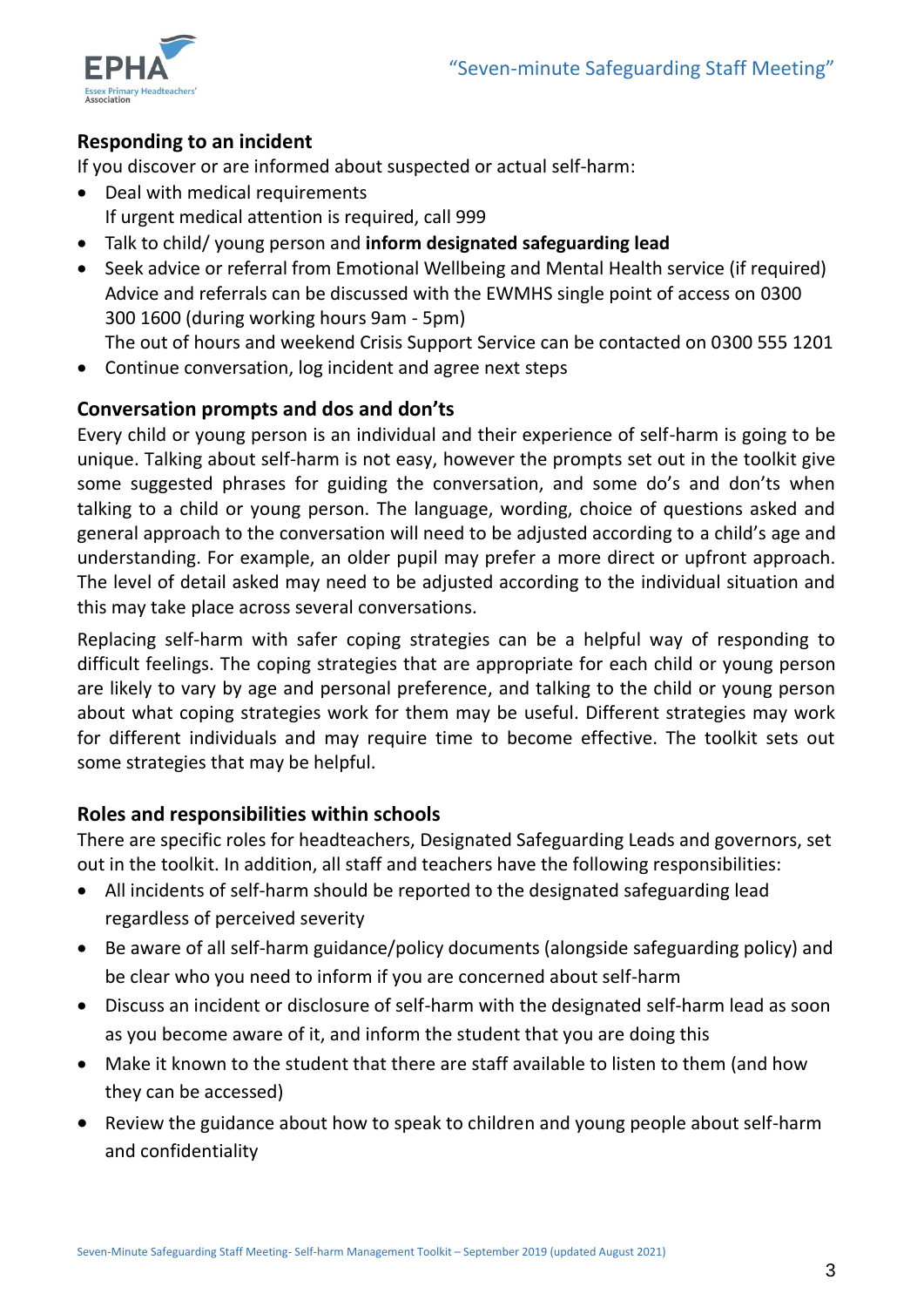

# **Staff self-care**

Staff may find it difficult or upsetting when discussing issues related to self-harm with children or young people. It is important for staff to look after themselves and seek help and support where necessary. The toolkit gives contact details for support services for school staff and/or staff should seek advice from their GP for further support. Some schools may have access to more specific programmes for staff support, in which case refer to local guidance.

Staff should not work beyond their limitations. Where staff wish to improve skills, knowledge and confidence with regards to helping children/young people who self-harm, further training is recommended.

# **Additional guidance, key contacts and further reading**

- **Self-harm Management Toolkit for Educational Settings**  https://schools.essex.gov.uk/pupils/Emotional Wellbeing and Mental Health In formation\_Portal\_for\_Schools/Documents/Self%20Harm%20Toolkit%20for%20Sc hools%20Sept%202019.pdf
- Call **0300 300 1600** to access the EWMHS single point of access during working hours 9am - 5pm, Monday to Friday to discuss advice and referrals. For out of hours and weekend Crisis Support Service, please call switchboard on **0300 555 1201.** The Crisis Support Service is accessible 24 hours a day, 365 days of the year for advice and further support.

**Stem 4**

[https://stem4.org.uk/self](https://stem4.org.uk/self-harm/identification/?gclid=EAIaIQobChMIyZWDwuiK3wIVyLHtCh3sqwIXEAAYASAAEgIAo_D_BwE)[harm/identification/?gclid=EAIaIQobChMIyZWDwuiK3wIVyLHtCh3sqwIXEAAYASA](https://stem4.org.uk/self-harm/identification/?gclid=EAIaIQobChMIyZWDwuiK3wIVyLHtCh3sqwIXEAAYASAAEgIAo_D_BwE) [AEgIAo\\_D\\_BwE](https://stem4.org.uk/self-harm/identification/?gclid=EAIaIQobChMIyZWDwuiK3wIVyLHtCh3sqwIXEAAYASAAEgIAo_D_BwE)

- **The NSPCC** provides a helpline for professionals at 0808 800 5000 and help@nspcc.org.uk. The helpline provides expert advice and support for school and college staff and will be especially useful for the designated safeguarding lead (and their deputies).
- **Childline** [https://www.](https://www.childline.org.uk/)**childline**.org.uk/ 0800 1111
- **Keeping children safe in education –statutory guidance for schools and colleges**  (September 2021)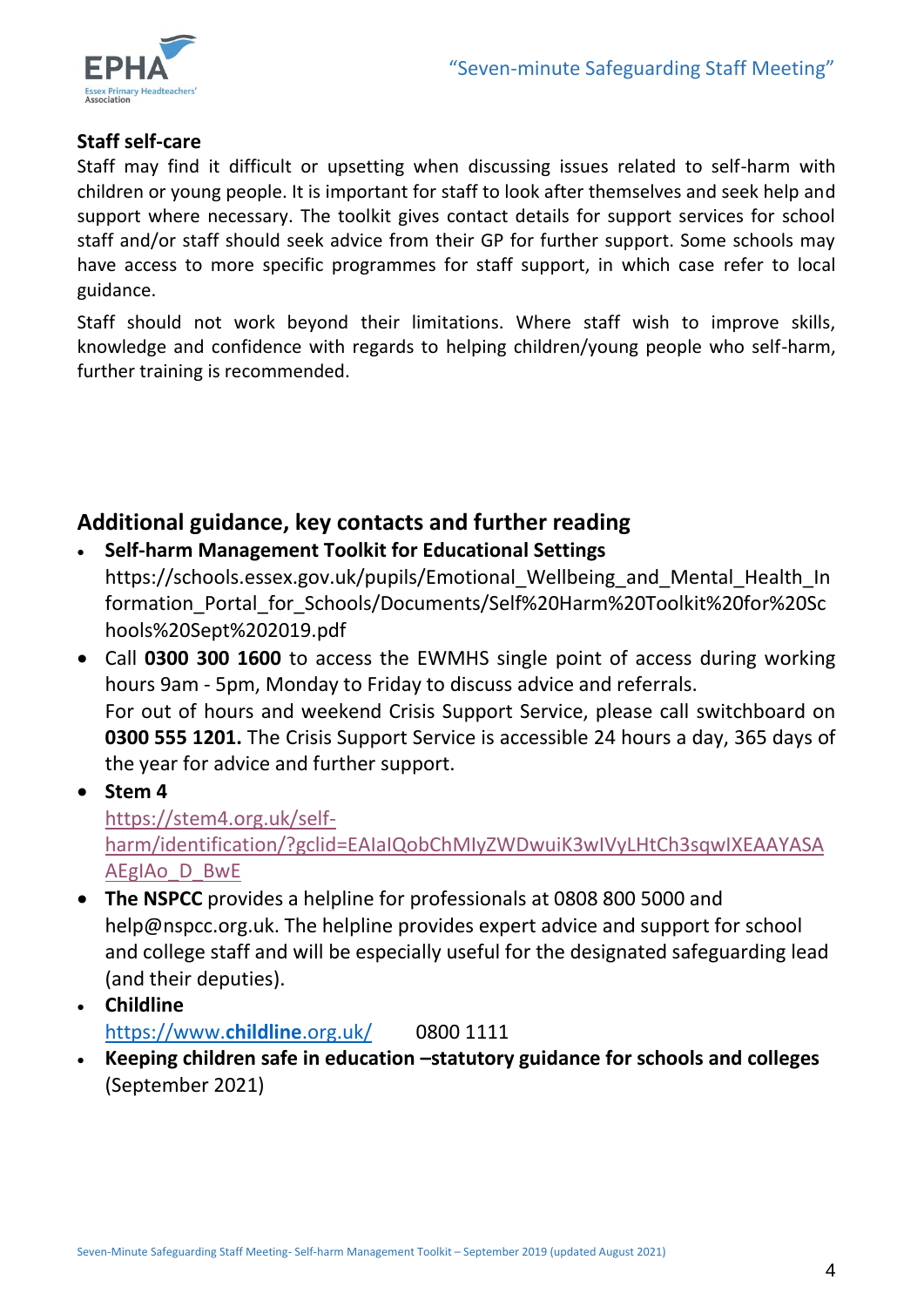

| <b>Topic</b>                 | <b>Possible Prompt Questions</b>                                                                                                                       |
|------------------------------|--------------------------------------------------------------------------------------------------------------------------------------------------------|
| Confidentiality              | "I appreciate that you may tell me this in confidence but it is important<br>$\bullet$                                                                 |
|                              | that I let you know that your safety will always be more important than                                                                                |
|                              | confidentiality. If I am sufficiently worried that you may be feeling unsafe                                                                           |
|                              | or at risk of hurting yourself, part of my job is to let other people who can                                                                          |
|                              | help you know what's going on. BUT I will always have that discussion                                                                                  |
|                              | with you before and let you know what the options are so that we can                                                                                   |
|                              | make these decisions together"                                                                                                                         |
| <b>Starting the</b>          | "Let's see how we can work this out together I may not have the skills<br>$\bullet$                                                                    |
| conversation/                | to give you the help you need, but we can find that help for you together if                                                                           |
| establishing rapport         | you would like"                                                                                                                                        |
|                              | Use active listening e.g. "Can I just check with you that I have understood<br>$\bullet$                                                               |
|                              | that correctly?"                                                                                                                                       |
| The nature of the self-      | "Where on your body do you typically self-harm?"<br>$\bullet$                                                                                          |
| harm                         | "What sort of self-harm are you doing?"<br>$\bullet$                                                                                                   |
|                              | "What are you using to self-harm?"<br>$\bullet$                                                                                                        |
|                              | "Have you ever hurt yourself more than you meant to?"<br>٠                                                                                             |
|                              | "What do you do to care for the wounds?"<br>$\bullet$                                                                                                  |
|                              | "Have your wounds ever become infected?"                                                                                                               |
|                              | "Have you ever seen a doctor because you were worried about a wound?"<br>٠                                                                             |
| <b>Reasons for self-harm</b> | "I wonder if anything specific has happened to make you feel like this or<br>$\bullet$                                                                 |
|                              | whether there are several things that are going on at the moment?" E.g.                                                                                |
|                              | peer relationships; bullying; exam pressure; difficulties at home; romantic                                                                            |
|                              | relationship breakup; substance misuse; abuse                                                                                                          |
| <b>Coping strategies and</b> | "Is there anything that you find helpful to distract you when you are<br>$\bullet$                                                                     |
| support                      | feeling like self-harming? Perhaps listening to music, playing on your                                                                                 |
|                              | phone, texting a friend, spending time with your family reading, going                                                                                 |
|                              | for a walk etc."                                                                                                                                       |
|                              | "I can see that things feel very difficult for you at the moment and I am                                                                              |
|                              | glad that you have felt able to talk to me. Is there anyone else that you<br>have found helpful to talk to before? Is there anyone else that you think |
|                              | maybe good to talk to? How would you feel about letting them know                                                                                      |
|                              | what's going on for you at the moment?"                                                                                                                |
|                              | "How could we make things easier for you at school?"<br>$\bullet$                                                                                      |
|                              | "What feels like it is causing you the most stress at the moment?"                                                                                     |
|                              | "What do you think would be most helpful?"<br>$\bullet$                                                                                                |
| <b>Speaking to parents</b>   | 'I understand that it feels really hard to think about telling your parents<br>$\bullet$                                                               |
| (where appropriate)          | but I am concerned about your safety and this is important would it help                                                                               |
|                              | if we did this together? Do you have any thoughts about what could                                                                                     |
|                              | make it easier to talk to your parents"                                                                                                                |
| <b>Ongoing support</b>       | "Why don't we write down what we have agreed as a plan together<br>$\bullet$                                                                           |
|                              | then you have a copy that you can look at if you need to remind yourself                                                                               |
|                              | about anything. Sometimes when you are feeling low or really want to                                                                                   |
|                              | self-harm it is difficult to remember the things that you have put in place-                                                                           |
|                              | this can help remind you"                                                                                                                              |